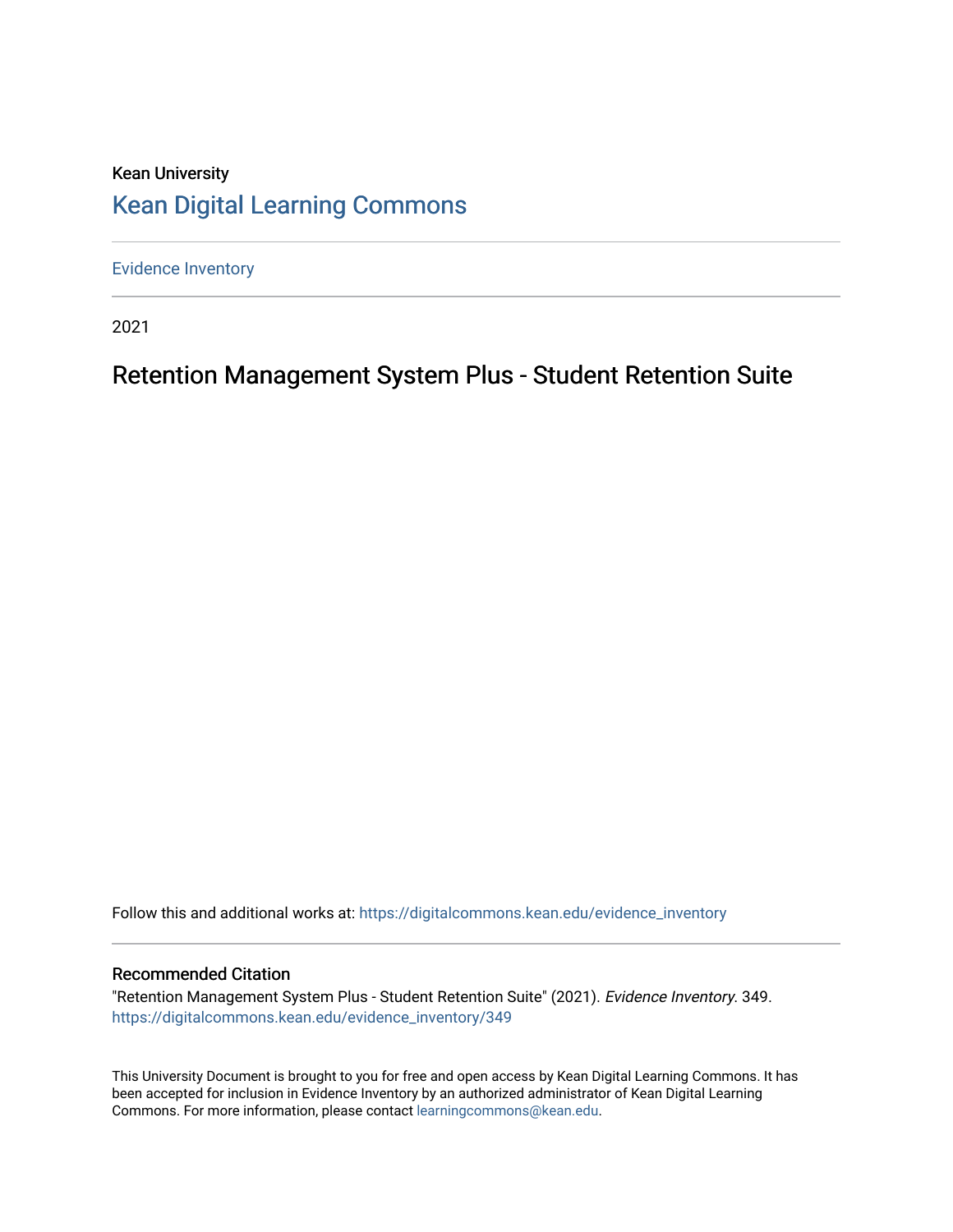# Retention Management System Plus - Student Retention Suite

### Abstract

Retention Management System Plus - Student Retention Suite

### Keywords

Retention Management System Plus, Student Retention Suite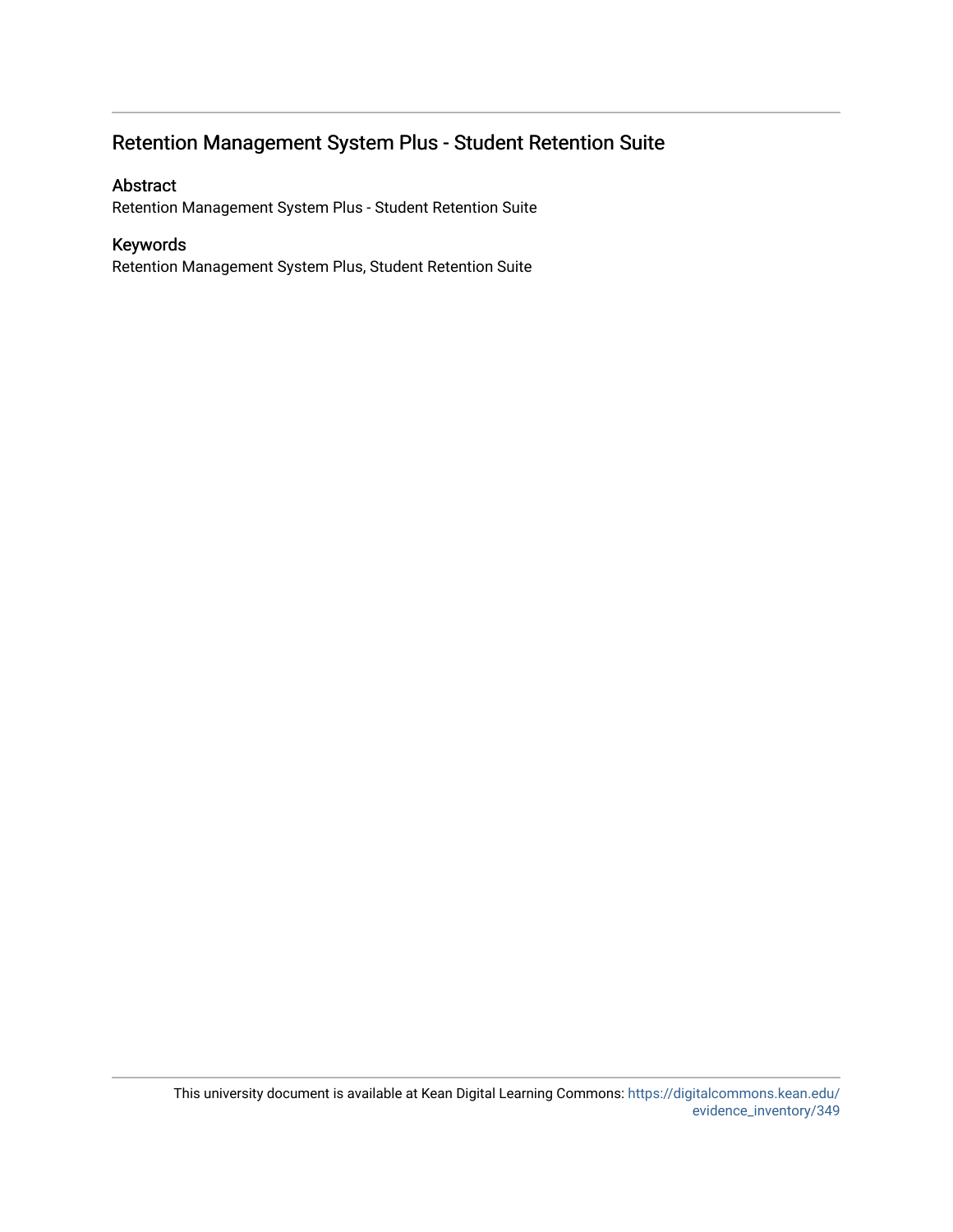$\equiv$ 



# Retention Management System *Plus*

**"RNL Student Success gives you the most comprehensive way to nurture and develop successful Kean University students from pre-enrollment through graduation" To learn more about the Student Retention Suite (SRS) which includes the College Student Inventory (CS), Mid-Year Student Assessment (MYSA) and Second-Year Student Assessment (SYSA), explore the links below.**

|          | <b>Implementation Timeline:</b>                                                                                                                                                                                                                                                                                                                                          |  |
|----------|--------------------------------------------------------------------------------------------------------------------------------------------------------------------------------------------------------------------------------------------------------------------------------------------------------------------------------------------------------------------------|--|
| 5/11/21  | .CSI, MYSA and SYSA were prepared for AY21-22 implementation by Office of Institutional Effectiveness,<br>. Submitted custom questions were shared for review by contributing departments.<br>. Distribution lists added to RNL Data Center and updated weekly,                                                                                                          |  |
| 6/7/21   | .11:00am: CSI and SYSA distributed to respective cohorts via RNL Data Center.*<br>+Automated communications launched at 11am weekly to non-completers.                                                                                                                                                                                                                   |  |
| 9/7/21   | . Final (weekly) reminder distributed to non-completers via RNL Data Center.                                                                                                                                                                                                                                                                                             |  |
| 9/13/21  | . Top 10 email communications prepared and launched (Student, Parent, Community).<br>·Data sorting for Kean community.<br>.CSI: Career Services, Learning Commons, Student Affairs (CLS), EOF, SUPERA, CAPS, OSS&R, Financial Aid, GE-1000<br>•SYSA: Career Services, Leaming Commons, Student Affairs (CLS), EOF, SUPERA, CAPS, PASSPORT, OSS&R, Financial Aid, GE-3000 |  |
| 10/20/21 | .RNL Data Center Updated for MYSA distribution.                                                                                                                                                                                                                                                                                                                          |  |
| 10/25/21 | +MYSAdistributed to all first-year/first-time freshman. Automated reminders distributed weekly through RNL Data Center through 12/1.                                                                                                                                                                                                                                     |  |
| 11/20/21 | . Data sorting for entire Kean community.<br>•MYSA: Career Services, Learning Commons, Student Affairs (CLS), EOF, SUPERA, CAPS, OSS&R, Financial Aid, GE-1000<br>*Students emailed their MYSAStudent Report via data center and mapped to Advise Student Record.**                                                                                                      |  |

 $\bigcirc$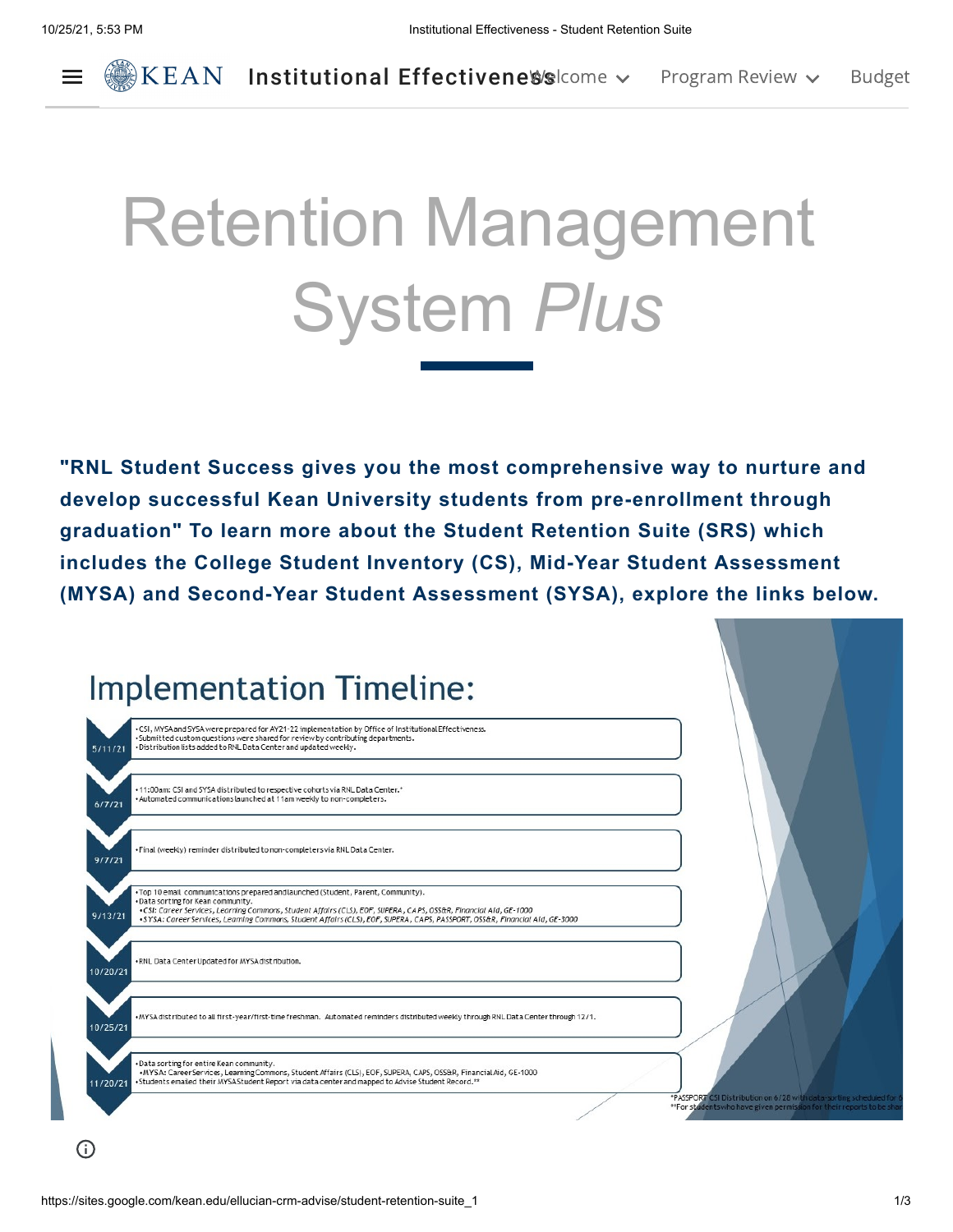#### Institutional Effectivene Schome v [Program](https://sites.google.com/kean.edu/ellucian-crm-advise/program-review?authuser=0) Review v [Budget](https://sites.google.com/kean.edu/ellucian-crm-advise/budget-request-form?authuser=0)  $\equiv$

The Retention Management System Plus consists of three assessments; the College Student Inventory (CSI), Mid-Year Student Assessment (MYSA) and the Second-Year Student Assessment (SYSA). These three instruments were introduced at Kean University in 2019 and administered to specific populations of students and helps us better understand individual and community motivations and receptivity to support services. As a result of this data, we can: 1. Assess our needs at Kean University 2. Develop a high-impact completion plan 3. Connect students to campus resources

FA19 CSI and MYSA [Infograph](https://drive.google.com/file/d/1gJBAi6FG2iqghkRWTvZBYnp_8IM6arGi/view?usp=sharing)

2019 National Student [Satisfaction](https://www.google.com/url?q=https%3A%2F%2Flearn.ruffalonl.com%2Frs%2F395-EOG-977%2Fimages%2F2019_National_Student_Satisfaction_Report_RNL-005.pdf&sa=D&sntz=1&usg=AFQjCNHZpZfUEm9Jwhdn7Ar7wT5UOFeciA) Satisfaction and Priorities Report

College Student [Inventory](https://www.google.com/url?q=https%3A%2F%2Fsites.google.com%2Fkean.edu%2Fellucian-crm-advise%2Fstudent-retention-suite_1%2Fcollege-student-inventory-csi&sa=D&sntz=1&usg=AFQjCNHYuBJ6w9GnKJIeOc9dInrK1jg8tw)

Mid-Year Student [Assessment](https://www.google.com/url?q=https%3A%2F%2Fsites.google.com%2Fkean.edu%2Fellucian-crm-advise%2Fstudent-retention-suite_1%2Fmid-year-student-assessment-mysa&sa=D&sntz=1&usg=AFQjCNEmgE9CGWlQijAmm1Y_P9V1OaCMHQ)

Second Year Student [Assessment](https://www.google.com/url?q=https%3A%2F%2Fsites.google.com%2Fkean.edu%2Fellucian-crm-advise%2Fstudent-retention-suite_1%2Fsecond-year-student-assessment-sysa&sa=D&sntz=1&usg=AFQjCNFGkEn-f85W4rF986jWx4LU-2bnew)

# *For access to the Retention Management Suite Plus, please email Gilly Scott for training and database access.*